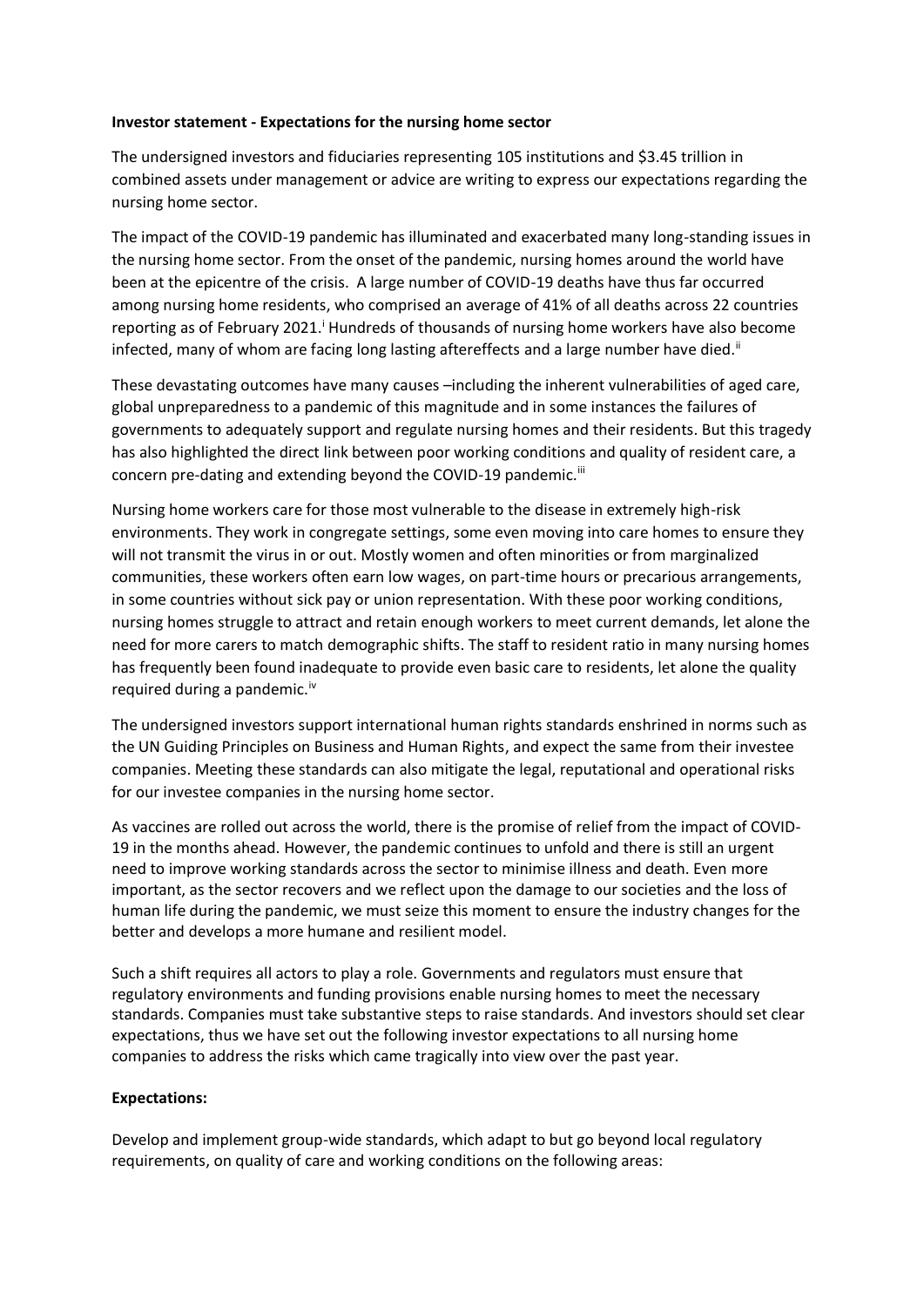## - **Understaffing**:

- o Adhere to best practices of safe staffing levels.
- $\circ$  Ensure adequate staff organization, appropriate working hours and protection of workers from occupational risks.
- o Ensure that in health crisis, such as the pandemic, workers are empowered to request extra staffing to meet additional needs of resident care.

## - **Health and safety:**

- $\circ$  Ensure robust health and safety provisions regarding COVID-19 in line with the latest World Health Organisation [guidance](https://apps.who.int/iris/bitstream/handle/10665/338481/WHO-2019-nCoV-IPC_long_term_care-2021.1-eng.pdf?sequence=1&isAllowed=y) including provision of adequate PPE.
- o Ensure that up to date data is held on COVID cases and fatalities among the workforce, and reported to relevant authorities.
- o Provide fully paid sick leave for all workers.
- o Ensure the existence of an Infection Prevention and Control (IPC) programme and team or at least a trained IPC focal point. Conduct annual infectious disease training for all workers involved in direct patient care or come into contact with patient areas. Provide workers up-to-date information on infectious diseases.
- o Create effective health and safety workplace representation through elected worker representatives or joint labour and management committees, consistent with ILO Convention 155.
- o Invest in digital and technological upgrades to improve health and safety conditions.

# - **Wages and contracts:**

- o Provide hazard pay for all workers to reflect the increased risks they bear for the remainder of the pandemic.
- o Uplift wages to living wage levels.
- o Shift away from use of precarious contracts, including reliance on agency work, temporary contracts or limited-hour contracts.
- **Freedom of association and collective bargaining:**
	- o Respect workers' rights to freedom of association, to organize a union and to bargain collectively, free from retaliation, interference and opposition, as recognized by the core ILO conventions.
	- o Engage in constructive social dialogue with trade unions at the local, national, and global levels.
	- $\circ$  Conduct human rights due diligence to identify and mitigate risks that these rights are not respected in global operations.

# - **Quality of care**:

- $\circ$  In addition to the interconnected measures above, particularly staffing levels, adhere to best practices for quality of care for residents including:
	- Ensure adequate autonomy for residents and opportunities for residents to stay active
	- Invest in care solutions including innovations to meet the diversity of resident care needs
	- Collect and report levels of resident satisfaction
	- Report publicly and to the relevant authorities on quality of care indicators including any incidents

We also expect investee companies owning real estate used for nursing homes, such as Real Estate Investment Trusts, to support the operators to meet these expectations through their oversight of their properties, including through contractual obligations in leases, and labour-related due diligence processes pre and post-investment, including effective monitoring processes to ensure these standards are met.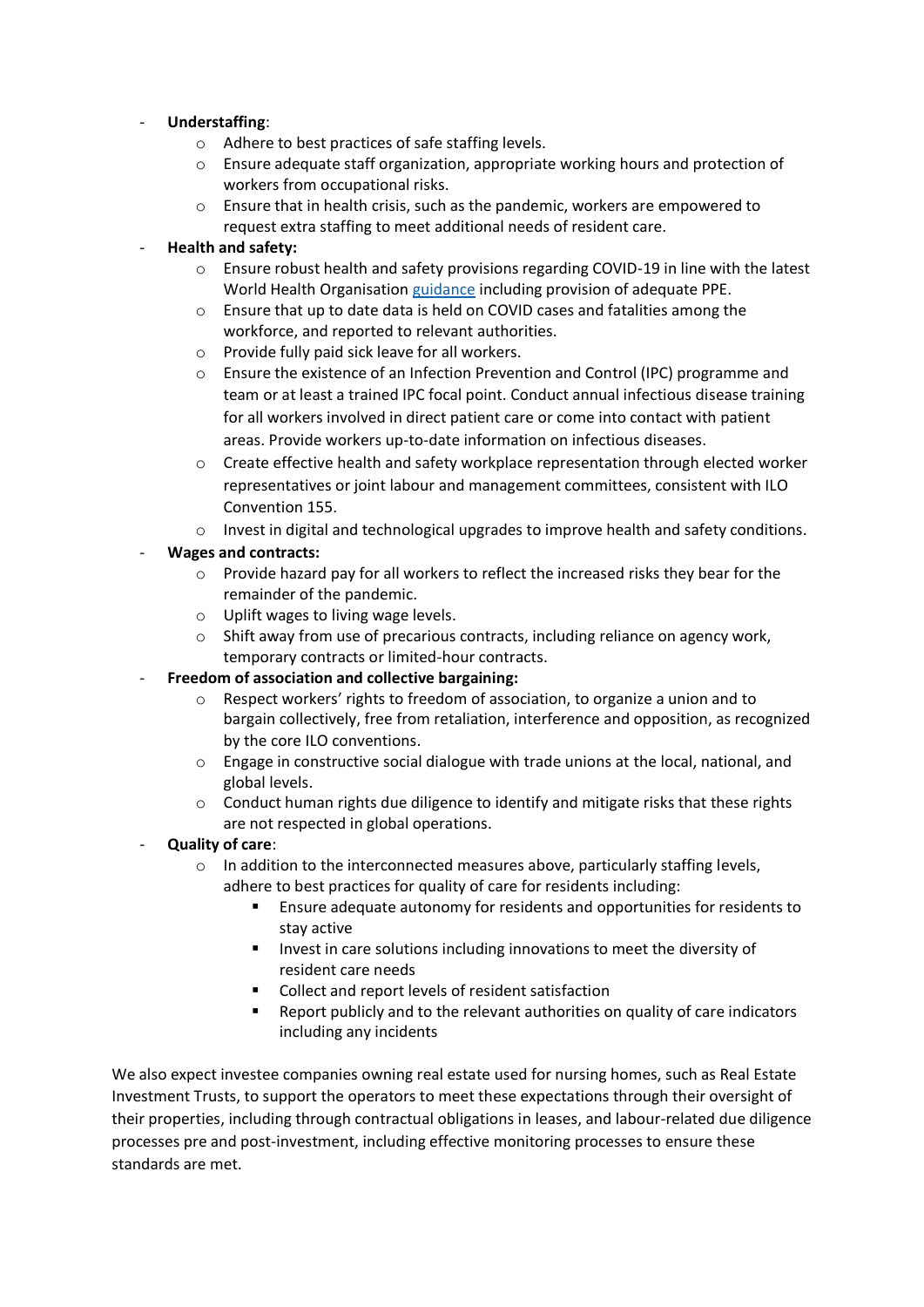For all firms in the sector, there should be board level oversight for the development and implementation of these measures, and adequate skills and experience among board members to be able to effectively fulfil these responsibilities.

To restore public trust and further our understanding as investors, we also expect to see comprehensive and reliable public disclosure on: the company's governance of these areas, targets set and their integration into management incentive schemes, measures taken, and outcomes through key performance indicators.

While we acknowledge that some of these expectations might currently be out of reach for some nursing homes operators and others are making significant efforts to address them, we expect companies to embrace them, including through an open dialogue with shareholders, regulators trade unions, advocates and other key stakeholders. Doing so would improve the confidence of investors, regulators, workers, residents and their families in the industry in this period of grave concern and beyond.

We as investors will be working collaboratively with UNI Global Union as the global trade union federation for the private care sector to ensure these expectations become a reality across the sector, including through regular coordination meetings. We will also engage, individually or collaboratively, on these issues with the companies in which we invest to work towards meeting these expectations. To track progress and ensure alignment across the investment community towards companies, we will support the development of key indicators of best practices on these expectations.

We will also seek to support the necessary shifts by other actors such as governments or standard setters to enable the sector to meet these expectations and ultimately develop a more socially and financially sustainable model of eldercare.

[https://www.oecd.org/coronavirus/policy-responses/workforce-and-safety-in-long-term-care-during-the](https://www.oecd.org/coronavirus/policy-responses/workforce-and-safety-in-long-term-care-during-the-covid-19-pandemic-43fc5d50/#section-d1e28)[covid-19-pandemic-43fc5d50/#section-d1e28;](https://www.oecd.org/coronavirus/policy-responses/workforce-and-safety-in-long-term-care-during-the-covid-19-pandemic-43fc5d50/#section-d1e28)

<https://www.healthaffairs.org/do/10.1377/hblog20210210.904101/full/#.YC54R8lqLMM.facebook> <https://www.healthaffairs.org/doi/full/10.1377/hlthaff.2020.01011>

<https://www.tortoisemedia.com/2020/05/18/coronavirus-care-homes-ian-birrell/>

iv See for example studies on staffing levels before the COVID-19 pandemic:

[https://www.ncbi.nlm.nih.gov/pmc/articles/PMC6055099/pdf/10.1177\\_0046958018788686.pdf](https://www.ncbi.nlm.nih.gov/pmc/articles/PMC6055099/pdf/10.1177_0046958018788686.pdf) See below studies during the COVID-19 pandemic:

<https://agsjournals.onlinelibrary.wiley.com/doi/10.1111/jgs.16787>

<https://www.cbc.ca/news/world/australia-covid-19-long-term-care-1.5591912>

<https://www.medrxiv.org/content/10.1101/2020.07.14.20152629v1.full.pdf>

<sup>i</sup> https://ltccovid.org/2021/02/02/updated-international-report-mortality-associated-with-covid-19-in-carehomes-data-up-to-26th-january-2021/

ii <https://www.scientificamerican.com/article/nursing-home-workers-had-one-of-the-deadliest-jobs-of-2020/> ; https://www.uniglobalunion.org/sites/default/files/imce/the\_impact\_of\_covid-19\_fin.pdf

iii This was highlighted in media exposés and academic studies including:

[https://www.bloomberg.com/news/features/2020-10-31/covid-pandemic-coronavirus-devastated-nursing](https://www.bloomberg.com/news/features/2020-10-31/covid-pandemic-coronavirus-devastated-nursing-homes-after-cost-cutting#skip-to-main-content)[homes-after-cost-cutting#skip-to-main-content](https://www.bloomberg.com/news/features/2020-10-31/covid-pandemic-coronavirus-devastated-nursing-homes-after-cost-cutting#skip-to-main-content)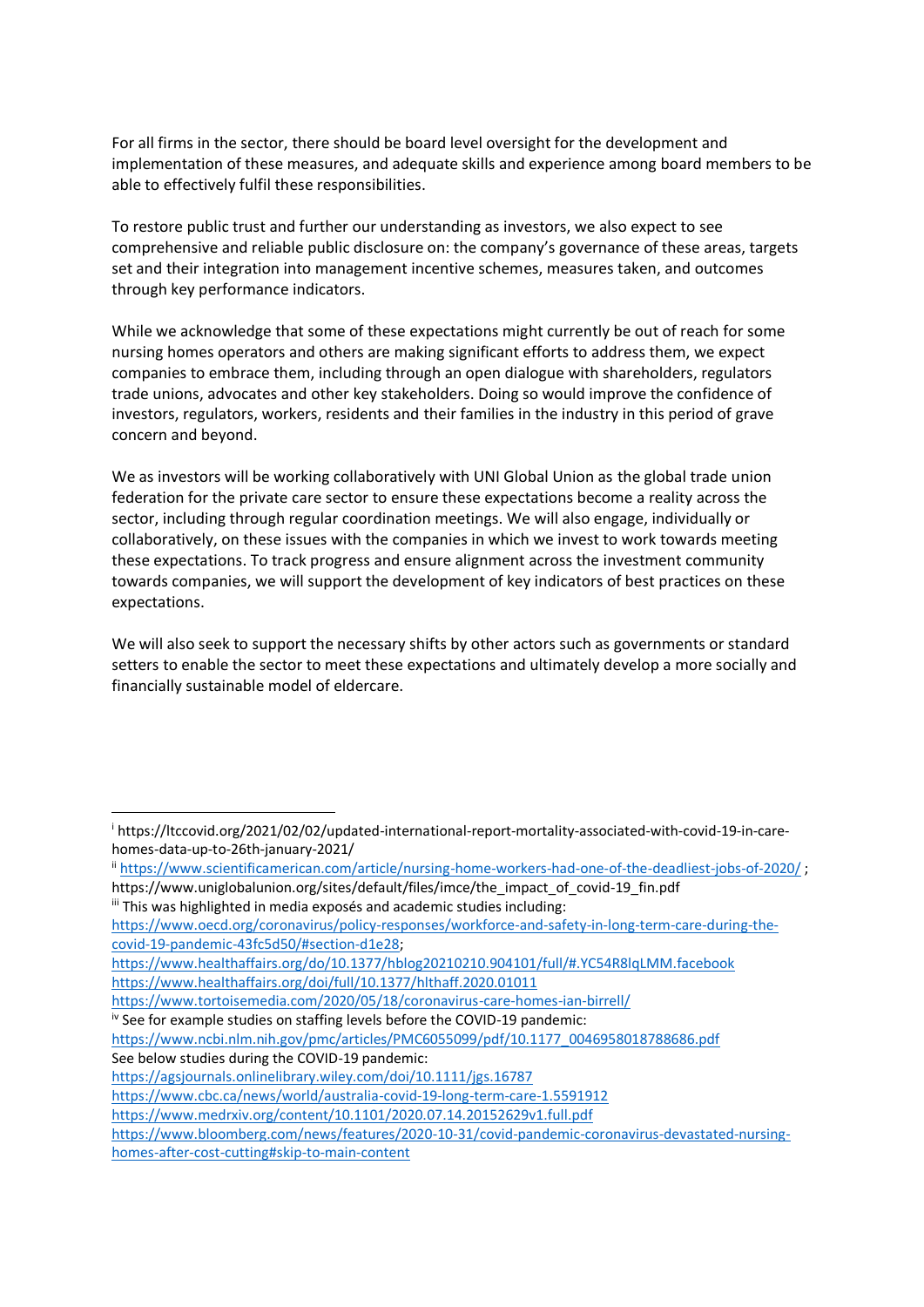#### **Signatory investors:**

Aargauische Pensionskasse (APK)

ATISA Personalvorsorgestiftung der Tschümperlin-Unternehmungen

Aviva Investors

B.C. Government and Service Employees' Union

Bernische Lehrerversicherungskasse

Bernische Pensionskasse BPK

BMO Global Asset Management

Bridgestone Hispania Pension, FP

Caisse Cantonale d'Assurance Populaire - **CCAP** 

Caisse de pension du CERN

Caisse de pension du Comité international de la Croix-Rouge

Caisse de pension Hewlett-Packard Plus

Caisse de pensions de l'Etat de Vaud (CPEV)

Caisse de pensions du personnel communal de Lausanne (CPCL)

Caisse de pensions ECA-RP

Caisse de prév. des Fonctionnaires de Police & des Etablissements Pénitentiaires

Caisse de Prévoyance de l'Etat de Genève CPEG

Caisse de Prévoyance des Interprètes de Conférence (CPIC)

Caisse de prévoyance du personnel communal de la ville de Fribourg

Caisse de prévoyance du personnel de l'Etat de Fribourg (CPPEF)

Caisse de prévoyance du personnel de l'Etat du Valais (CPVAL)

Caisse intercommunale de pensions (CIP)

Caisse paritaire de prévoyance de l'industrie et de la construction (CPPIC)

CAP Prévoyance

CCOO, FP

CIEPP - Caisse Inter-Entreprises de Prévoyance Professionnelle

Comitato Lady Lawyer Village

Corporate Responsibility office – Province of Saint Joseph of the Capuchin Order

Domini Impact Investments

Dorval Asset Management

Ecofi

EdenTree Investment Management

Edmond de Rothschild Asset Management (France)

Etablissement Cantonal d'Assurance (ECA VAUD)

Ethical Partners Funds Management

Ethos Foundation, Switzerland

Fondation de la métallurgie vaudoise du bâtiment (FMVB)

Fondation de prévoyance Artes & Comoedia

Fondation de prévoyance du Groupe BNP PARIBAS en Suisse

Fondation de prévoyance professionnelle en faveur de AROMED

Fondation de prévoyance Romande Energie

Fondation Interprofessionnelle Sanitaire de Prévoyance (FISP)

Fondation Leenaards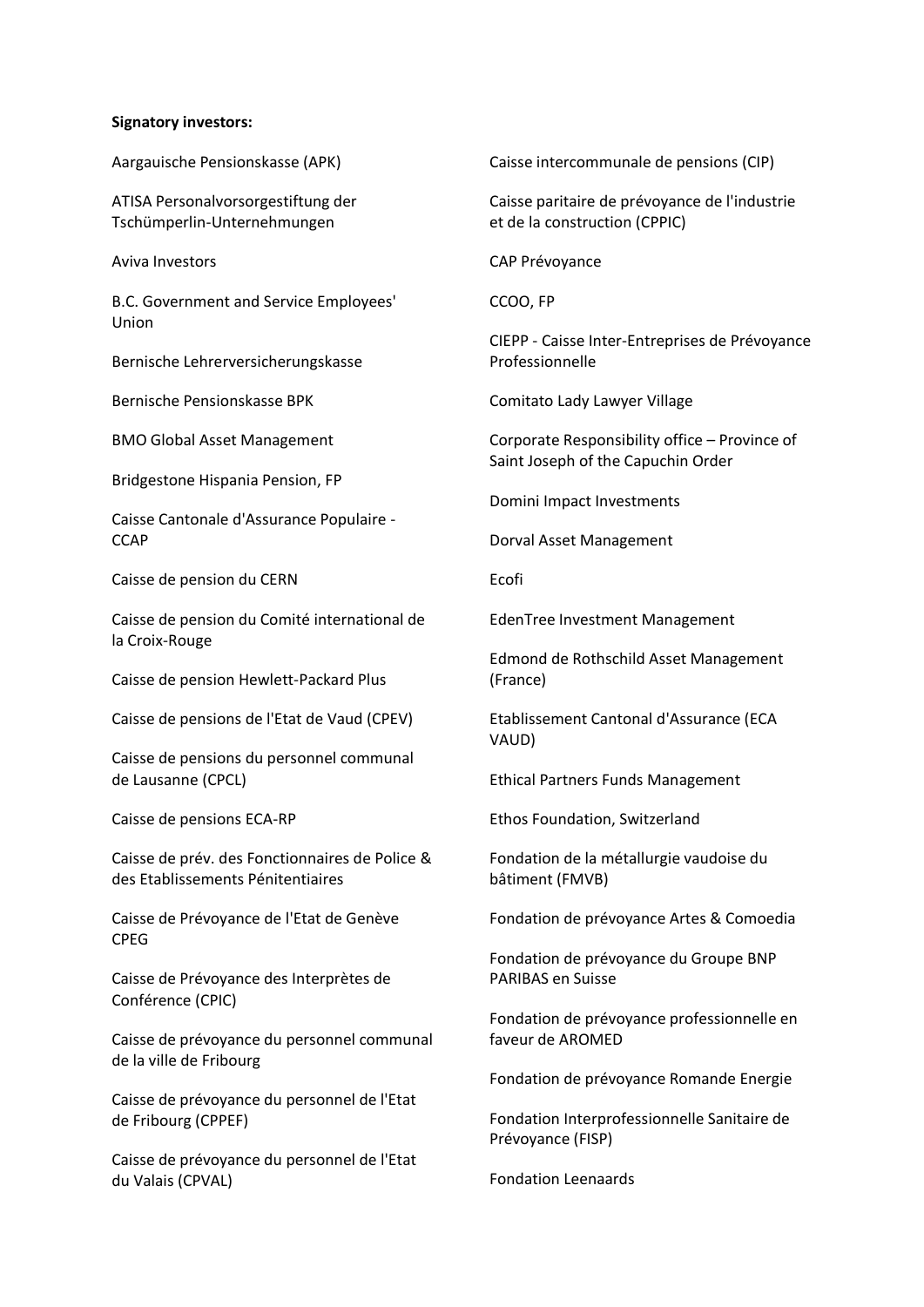| <b>Fondation Patrimonia</b>                                          | Pensionskasse Caritas                           |
|----------------------------------------------------------------------|-------------------------------------------------|
| <b>Fonditel B</b>                                                    | Pensionskasse der Basler Kantonalbank           |
| Fondo de Pensiones de Empleados de<br>Telefónica España              | Pensionskasse der Stadt Frauenfeld              |
| Fonds de Prévoyance de CA Indosuez (Suisse)<br>SА                    | Pensionskasse der Stadt Winterthur              |
|                                                                      | Pensionskasse Pro Infirmis                      |
| Fonds interprofessionnel de prévoyance (FIP)                         | Pensionskasse Schaffhausen                      |
| Gebäudeversicherung Luzern                                           | Pensionskasse SRG SSR                           |
| Gebäudeversicherung St. Gallen                                       | Pensionskasse Stadt Luzern                      |
| Groupama Asset Management                                            | Pensionskasse Stadt St. Gallen                  |
| Harmonie Mutuelle                                                    | Pensionskasse Unia                              |
| <b>HESTA</b>                                                         | Personalvorsorgekasse der Stadt Bern            |
| <b>ICCR</b>                                                          | <b>PIRC</b>                                     |
| International business of Federated Hermes                           | Préfon                                          |
| Local Authority Pension Fund Forum (LAPFF)                           | Prévoyance Santé Valais (PRESV)                 |
| Luzerner Pensionskasse                                               | prévoyance.ne                                   |
| Man Group                                                            | Profelia Fondation de prévoyance                |
| Meeschaert Asset Management                                          | Prosperita Stiftung für die berufliche Vorsorge |
| Miller/Howard Investments, Inc.                                      | <b>Rentes Genevoises</b>                        |
| <b>NEI Investments</b>                                               | RP - Fonds institutionnel                       |
| <b>Nest Sammelstiftung</b>                                           | Secunda Sammelstiftung                          |
| <b>OFI Asset Management</b>                                          | <b>SHARE</b>                                    |
| Pensions Caixa 30 (PC30)                                             | St. Galler Pensionskasse                        |
| Pensionskasse Römisch-katholische<br>Landeskirche des Kantons Luzern | Stiftung Abendrot                               |
| Pensionskasse AR                                                     | <b>Storebrand Asset Management</b>              |
|                                                                      | SVA Zürich                                      |
| Pensionskasse Bank CIC (Schweiz)<br>Pensionskasse Basel-Stadt        | <b>Sycomore Asset Management</b>                |
| Pensionskasse Bühler AG Uzwil                                        | Terre des hommes Schweiz                        |
|                                                                      |                                                 |